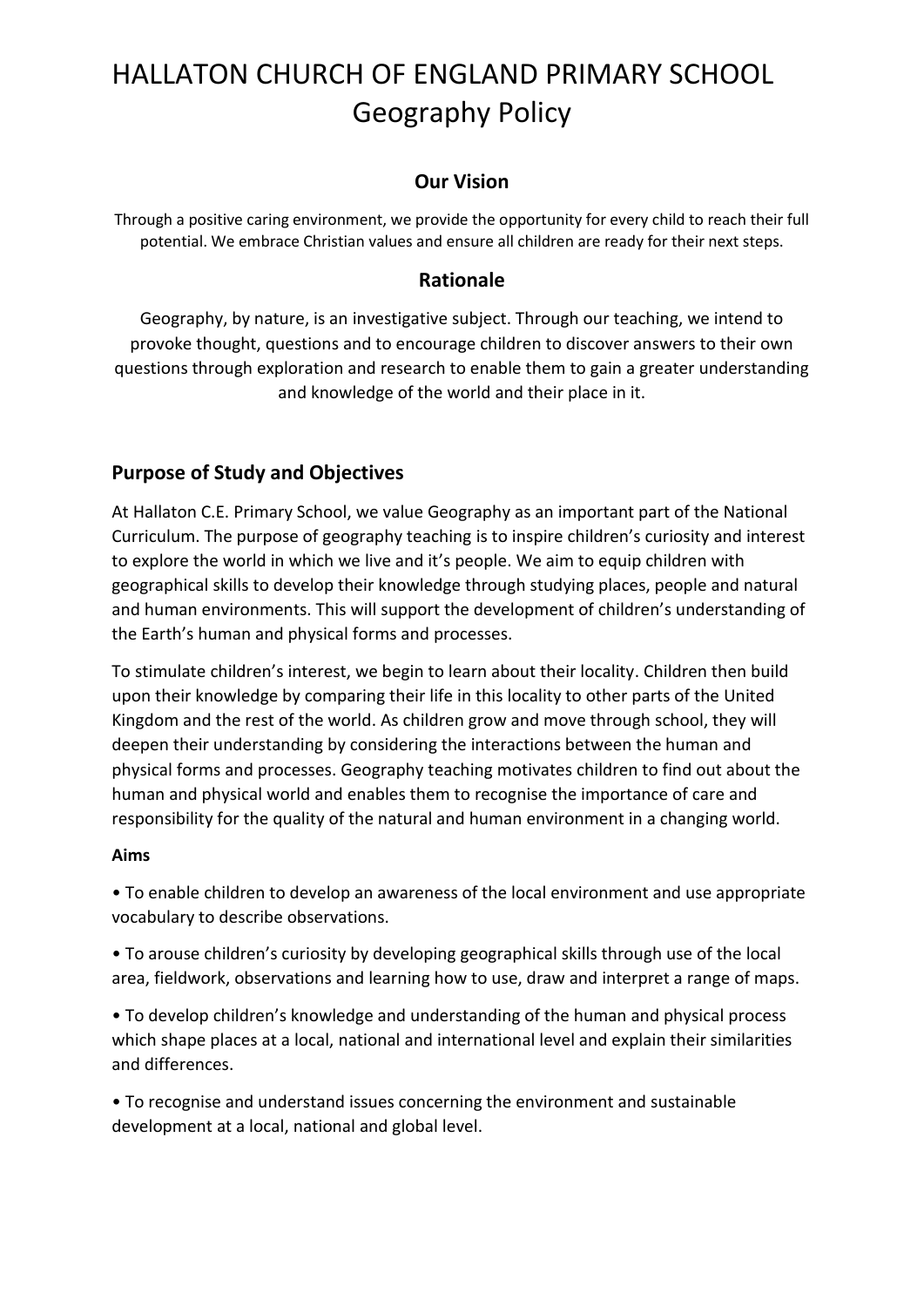• To acquire the geographical skills, knowledge and vocabulary to carry out effective geographical enquiry.

• To formulate appropriate questions, develop research skills and use and develop a variety of skills including enquiry, problems solving, computing, and investigation to evaluate and inform opinions.

• To appreciate the importance of geographical location in the human affairs and understanding of how places and activities are linked by movement of people, materials and information and by economic, social and physical relationships.

### **Teaching and Learning**

In Key Stage One, teachers are able to use the National Curriculum along with the interests of the children in their class to decide on which aspects of a topic they would like to cover. By the end of Year Two, it is expected that the children will have developed their knowledge and understanding of all of the skills set out in Key Stage One.

In Key Stage Two, topic teaching is used to progress children's knowledge and skills. Each class has a long-term plan with three Geography topics, which are to be covered over the year in increasing depth. Where appropriate a cross curricular teaching approach is used to promote the teaching of English through the use of Geography and linking other curriculum areas with Geography such as Art or Design or MFL.

### **Methods of teaching**

A range of teaching methods ensure that the needs of different learning styles are met. This enables children to access a range of resources to develop their geographical knowledge and understanding.

Teachers utilise many different techniques such as:

- Knowledge provided by the teacher.
- Use of the school grounds and local area for fieldwork.
- Individual and group enquiry.
- Use of atlases, maps, photographs and videos.
- Use of ICT to aid research and for use of maps.
- Role play and drama-based activities

• Creative activities such as building models, creating maps and aerial views using different materials and showing routes.

• Visits to places to support a topic and development of skills, where possible.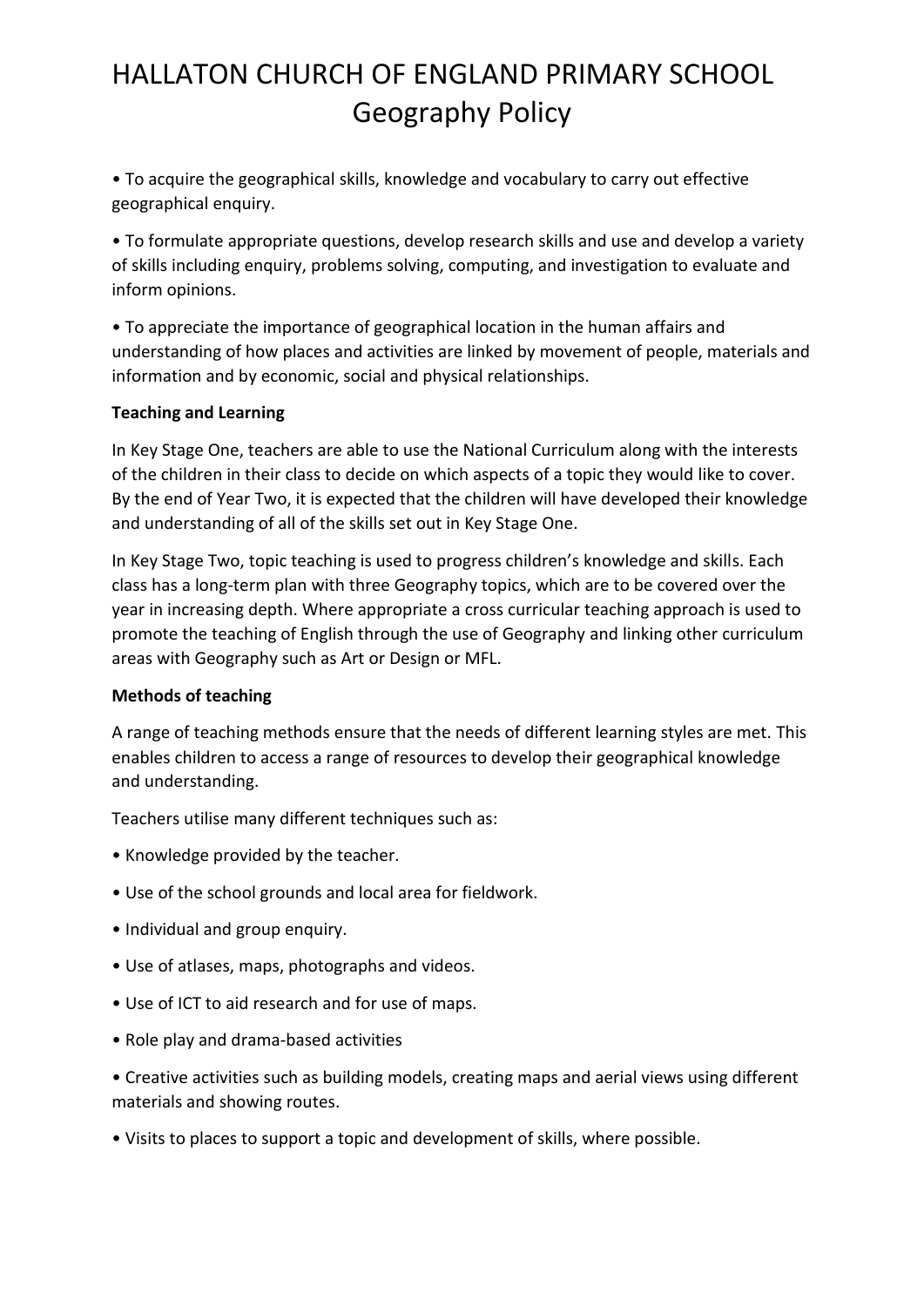An enquiry approach should be adopted whereby children are encouraged to ask geographical questions to find the answers they need or to use resources provided to investigate further and find out.

### **Foundation stage**

We teach Geography in the Foundation Stage as an integral part of the topic work covered during the year. As the Foundation Stage is part of the Early Years Curriculum, we relate the Geography side of the children's work to the objectives set out in the Early Learning Goals (ELGs) that underpin the curriculum planning for children aged three to five. Geography makes a significant contribution to the ELG objectives of developing a child's knowledge and understanding of the world.

### **Progression**

We recognise that skills and knowledge must be built upon as children move up through the school. Therefore, curriculum planning must allow children to acquire that progressively deeper understanding and competency. As children gain more knowledge and skills, the activities set will incorporate their need for more accuracy in observation, more precision in mapping and vocabulary used, more complexity in the amount and quality of information about places. Children will also need to use more sources of information, appreciation of the range of attitudes and values relating to issues, greater depth of understanding of the ideas and concepts taught and increasing independence in learning.

### **Fieldwork**

Fieldwork is integral to a good geography curriculum to enable children to base learning on first hand experiences. Therefore, teachers are encouraged to consider the opportunities available in the local area to enhance their topic and children's skills and knowledge and enable them to explore the world around them.

## **Equality of Opportunity**

All children have equal access to the geography curriculum and its associated activities. All staff at Hallaton Primary School are responsible for ensuring that all children, irrespective of gender, learning ability, physical disability, ethnicity and social circumstances, have access to the whole curriculum and make the greatest possible progress. Where appropriate, work will be adapted to meet pupils' needs and, if appropriate, extra support given. More able pupils will be given suitably challenging activities. Gender and cultural differences will be reflected positively in the teaching materials used. All children have equal access to the Curriculum, its teaching and learning, throughout any one year. This is being monitored by analysing pupil learning throughout the school to ensure that there is no disparity between groups. We recognise that in all classes there are children of widely different abilities in and all children must be given opportunities to show their knowledge and skills. We aim to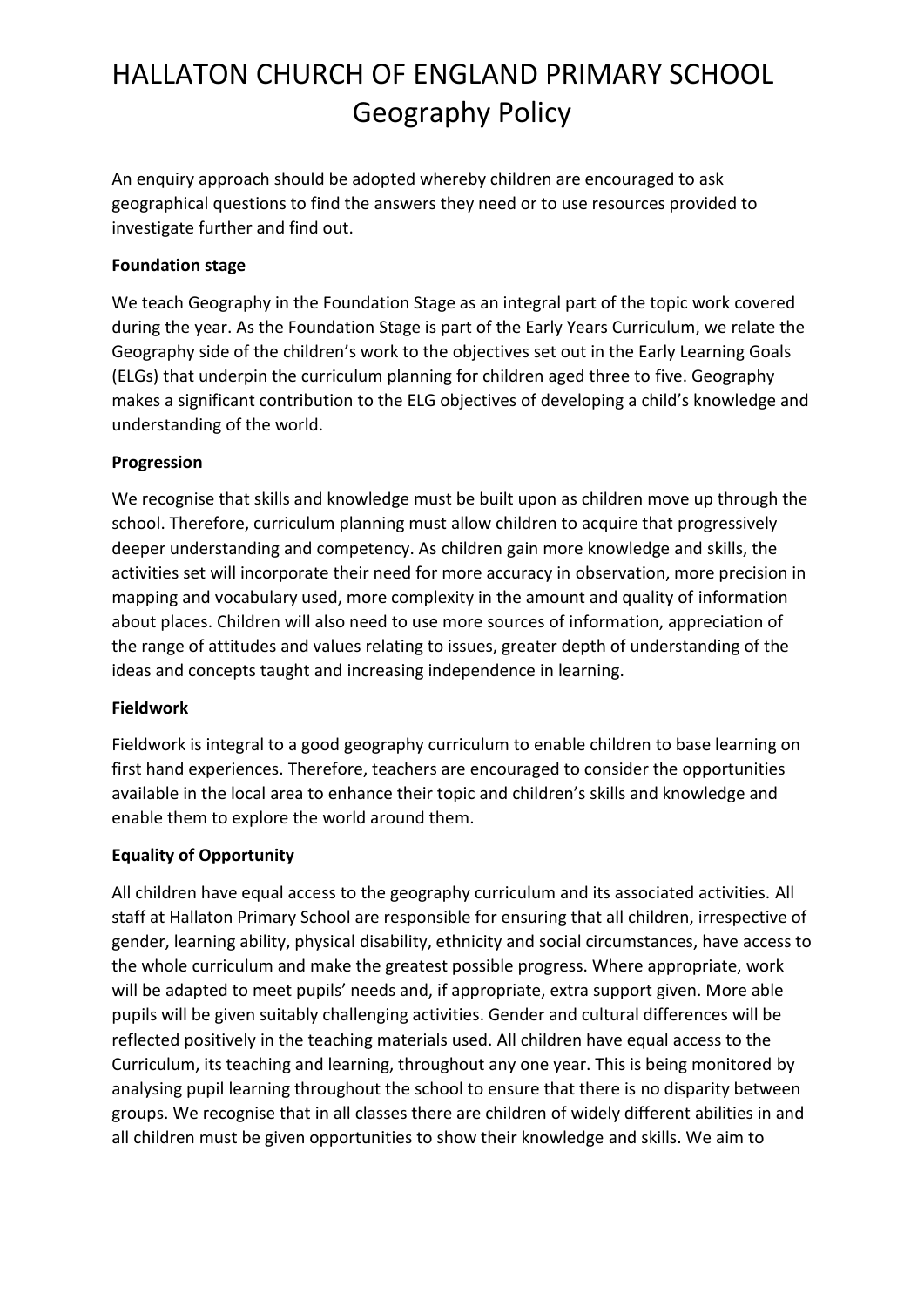provide suitable learning opportunities for all children by matching the challenge of the activity to the needs of the child. We achieve this by:

- Setting common tasks which will expect different outcomes.
- Setting tasks with extensions and challenges.
- Providing resources to scaffold and support learning depending upon the ability of the child.
- Grouping in different ways to enable children to work on a task designed to meet their needs or a way in which children can scaffold each other's learning through peer teaching.
- Teaching assistants supporting children either individually or in groups to scaffold their knowledge and development of skills.

### **Assessment and Recording**

Whole school Geography assessment assesses the knowledge and skills of each year group, building upon their prior knowledge from previous year groups. This enables us to see progression of skills throughout the school and address any gaps in knowledge. We assess children's learning in geography by using formative assessment throughout each lesson to make informal judgements. On completion of a piece of work, teachers mark the activity and comment as necessary. At the end of a topic, the teacher makes a summary judgement about the work of each child, whether they are working towards, have met or are exceeding the skills and knowledge needed for the year group. We use this as a basis for assessing the progress of the child at the end of the year.

### **Monitoring and Review**

Monitoring of the standards of children's work and of the quality of teaching in Geography is the responsibility of the subject leader, Head Teacher. The Governor who has responsibility for Geography meets with the Subject Leader annually to keep well-informed of the subject area. The subject leader is also responsible for supporting colleagues in the teaching of Geography, being informed about current developments in the subject.